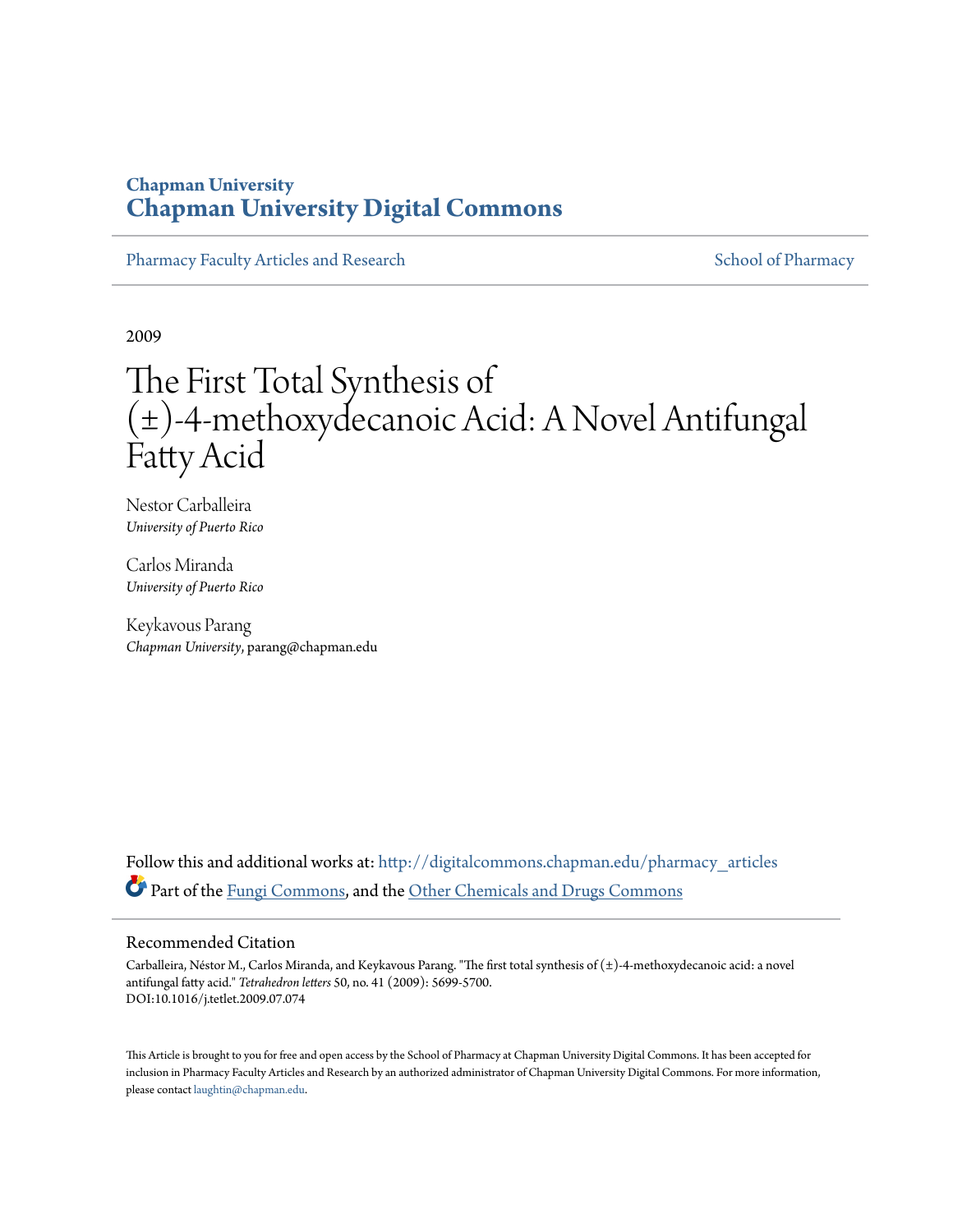# The First Total Synthesis of  $(\pm)$ -4-methoxydecanoic Acid: A Novel Antifungal Fatty Acid

# **Comments**

NOTICE: this is the author's version of a work that was accepted for publication in *Tetrahedron Letters*. Changes resulting from the publishing process, such as peer review, editing, corrections, structural formatting, and other quality control mechanisms may not be reflected in this document. Changes may have been made to this work since it was submitted for publication. A definitive version was subsequently published in *Tetrahedron Letters*, volume 50, issue 41, in 2009. [DOI: 10.1016/j.tetlet.2009.07.074](http://dx.doi.org/10.1016/j.tetlet.2009.07.074)

The Creative Commons license below applies only to this version of the article.

## **Creative Commons License**  $\bigcirc$   $\circ$

This work is licensed under a [Creative Commons Attribution-Noncommercial-No Derivative Works 4.0](http://creativecommons.org/licenses/by-nc-nd/4.0/) [License.](http://creativecommons.org/licenses/by-nc-nd/4.0/)

**Copyright** Elsevier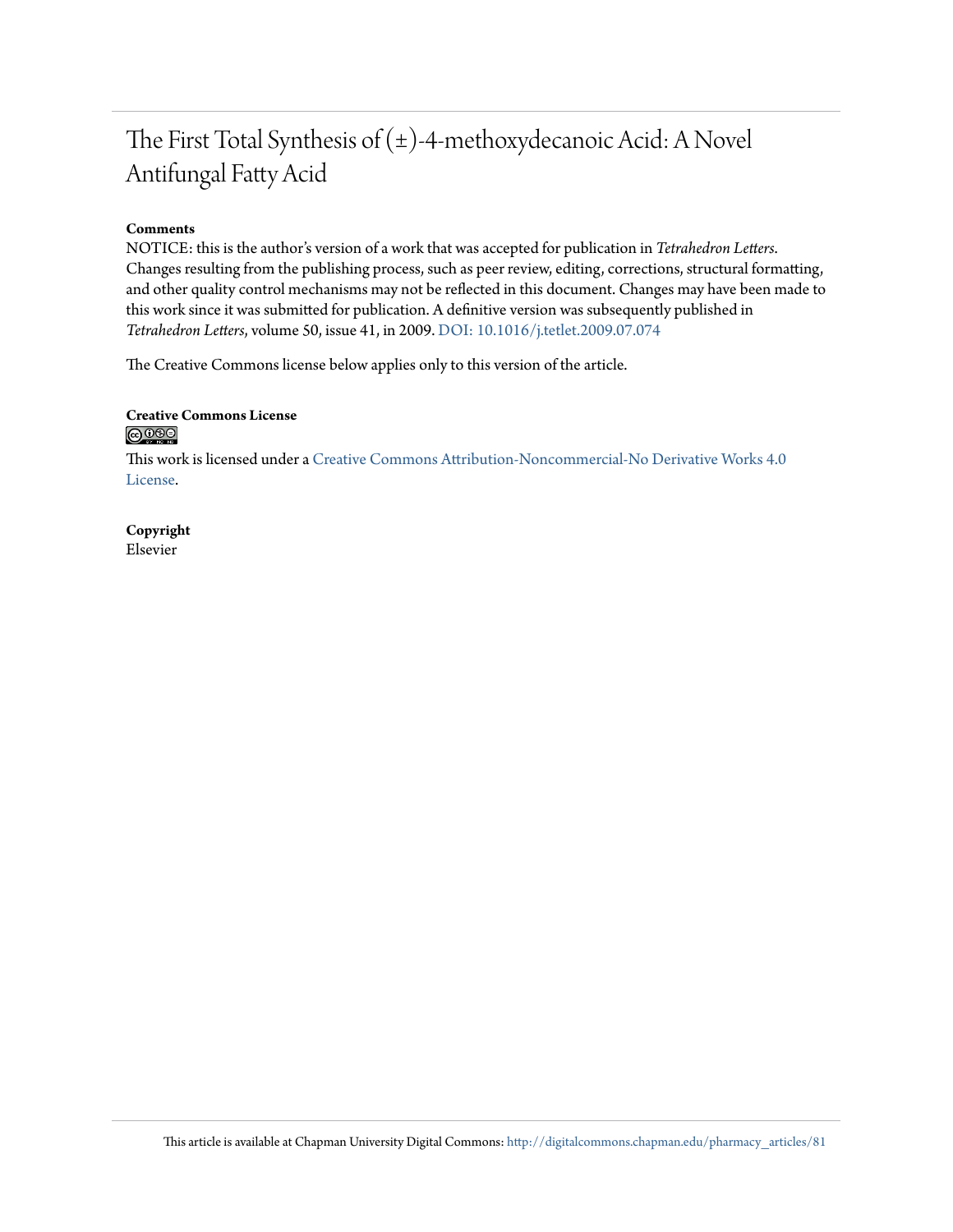

# NIH Public Access

**Author Manuscript**

*Tetrahedron Lett*. Author manuscript; available in PMC 2010 October 14.

Published in final edited form as:

*Tetrahedron Lett*. 2009 October 14; 50(41): 5699–5700. doi:10.1016/j.tetlet.2009.07.074.

# **The first total synthesis of (±)-4-methoxydecanoic acid: a novel antifungal fatty acid**

# **Néstor M. Carballeira**\*,a, **Carlos Miranda**a, and **Keykavous Parang**b

<sup>a</sup>Department of Chemistry, University of Puerto Rico, Rio Piedras campus, PO BOX 23346, San Juan, Puerto Rico 00931

<sup>b</sup>Department of Biomedical and Pharmaceutical Sciences, College of Pharmacy, University of Rhode Island, Kingston, RI, USA

# **Abstract**

The hitherto unknown  $(\pm)$ -4-methoxydecanoic acid was synthesized in six steps and in 25% overall yield starting from commercially available 4-penten-1-ol. The title compound demonstrated seventeen fold higher antifungal activity (MIC = 1.5 mM) against *Candida albicans* ATCC 60193 and *Cryptococcus. neoformans* ATCC 66031 when compared to unsubstituted *n*-decanoic acid. Our results demonstrate that Mid-chain methoxylation appears to be a viable strategy for increasing the fungitoxicity of fatty acids.



# **Keywords**

Antifungal; *Candida albicans*; Decanoic acid; Methoxylated Fatty Acids; Synthesis

The  $(\pm)$ -4-hydroxydecanoic acid is an elusive fatty acid to isolate from either a natural or synthetic source because of its tendency to easily cyclize to the well known  $\gamma$ -decalactone.<sup>1</sup> In fact, the spectral data for 4-hydroxydecanoic acid was first reported in 1996 by G. Feron and collaborators, attesting to the difficulty of isolating the pure hydroxylated fatty acid from the γ-decalactone.1 The γ-decalactone is an important compound for the aroma and food industries since the compound imparts a peach-apricot flavor to foods2<sup>-3</sup> and is also responsible for the fruity flower odor of gardenia perfumes.<sup>1</sup> The γ-decalactone has also been used in <5 ppm concentrations in a selected number of cigarette brands.<sup>4</sup>

There are just a few scattered reports on the toxicity of  $(\pm)$ -4-hydroxydecanoic acid but it has been reported that the presence of a hydroxyl group in the acyl chain greatly decreases toxicity.

<sup>© 2009</sup> Elsevier Ltd. All rights reserved.

<sup>\*</sup>Corresponding author. Tel. 787-764-0000 ext. 4791; fax 787-756-8242. *E-mail address*: nmcarballeira@uprrp.edu.

**Publisher's Disclaimer:** This is a PDF file of an unedited manuscript that has been accepted for publication. As a service to our customers we are providing this early version of the manuscript. The manuscript will undergo copyediting, typesetting, and review of the resulting proof before it is published in its final citable form. Please note that during the production process errors may be discovered which could affect the content, and all legal disclaimers that apply to the journal pertain.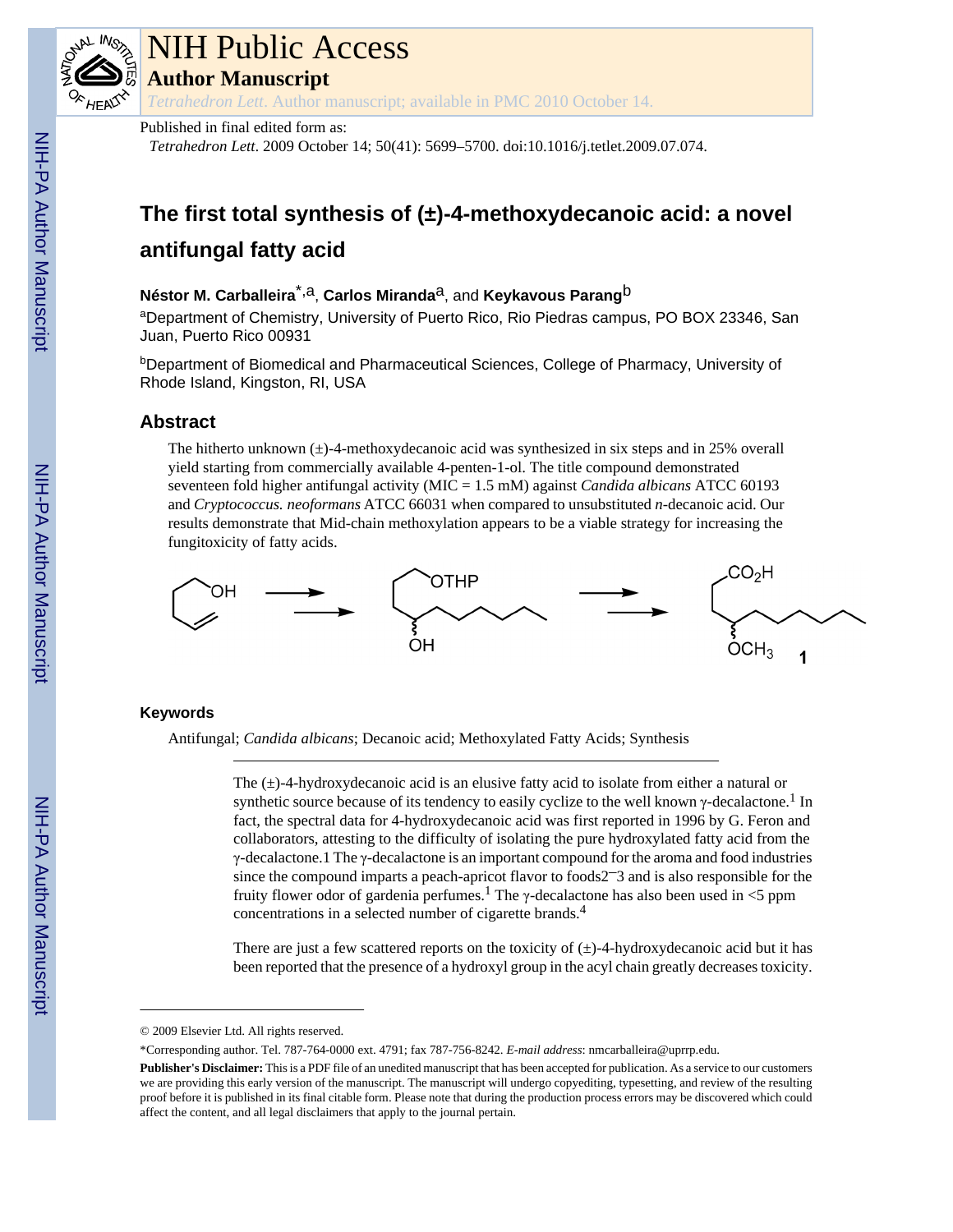However, the γ-decalactone has been reported to have higher antibacterial activity than  $(\pm)$ -4hydroxydecanoic acid since it inhibits the growth of some bacteria such as *Bacillus subtilis* and some fungi such as *Fusarium oxysporum* and *Trichothecium roseum* at concentrations between 0.1 and 0.7 mM.<sup>1</sup> It should also be noted here that the  $3-(R)$ -hydroxydecanoic acid has been isolated from *Lactobacillus plantarum* and displayed considerable antifungal activity  $(MIC = 10-100 \mu g/mL)$  against different molds and yeasts.<sup>5</sup>

We have previously shown that  $\alpha$ -methoxylation increases the antifungal activity of fatty acids,  $6<sup>-7</sup>$  but nothing is known as to the effect of mid-chain methoxylation on the antifungal activity of these compounds. We envisioned that a compound such as the  $(\pm)$ -4-methoxydecanoic acid (**1**) could be a good starting template to study such an effect. In addition, we were expecting this methoxylated fatty acid to be more fungitoxic than the corresponding compounds, unsubstituted *n*-decanoic acid (capric acid) or isolated (±)-4-hydroxydecanoic acid. The choice of a 10-carbon chain length for this study is justified by the fact that capric acid kills *Candida albicans* at 10 mM by the postulated mechanism of the fungal plasma membrane disintegration while other saturated fatty acids are not effective.<sup>8</sup>

Furthermore, unlike (±)-4-hydroxydecanoic acid, (±)-4-methoxydecanoic acid (**1**) cannot be cyclized to the corresponding γ-lactone thus allowing the facile study of its fungitoxicity. This investigation was also designed to determine whether mid-chain methoxylation is a viable substitution to α-methoxylation for enhancing the antifungal activity of fatty acids such as capric acid. Previous studies by our group with the  $(\pm)$ -2-methoxydecanoic acid has shown that the 2-OMe-10:0 acid is only 1.5 fold more fungitoxic than capric acid (10:0) against *C. albicans* (ATCC 14053). However, against *C. neoformans* (ATCC 66031) the 2-OMe-10:0 acid was not more antifungal than capric acid.<sup>6</sup>

Our six-step synthesis started with the protection of the primary alcohol of commercially available 4-penten-1-ol (**2**) with dihydropyran (DHP) and catalytic amounts of *p*toluenesulfonic acid (PTSA) in CHCl<sub>3</sub> at rt for 5h to afford the 1-[(tetrahydropyran-2-yl) oxy]-2-pentene in an 88% yield (Scheme 1). The double bond was effectively epoxidized in the presence of magnesium monoperoxyphthalate (MMPP) in EtOH as solvent for 48 h, to yield the 4,5-epoxy-1-[(tetrahydropyran-2-yl)oxy]pentane (**3**) in 89% yield after purification of the crude product using silica gel column chromatography (60–200 mesh) and eluting with hexane/diethyl ether (8:2). MMPP turned out to be more efficient than the classical *m*chloroperoxybenzoic acid (*m*-CPBA) in epoxidizing these alkenes, since the latter reagent only afforded moderate to low yields even after long reaction times. The THP protected epoxide **3** was then opened with 1-pentylmagnesium bromide assisted by catalytic amounts of copper (I) chloride in THF at a reaction temperature range of −78°C to −30°C, which afforded the desired 4-hydroxy-1-[(tetrahydropyran-2-yl)oxy]decane (**4**) in an 81% yield after silica gel (60–200 mesh) column chromatographic purification. The free hydroxyl group in **4** was then readily methylated with methyl iodide in the presence of sodium hydride in THF, which afforded the 4-methoxy-1-[(tetrahydropyran-2-yl)oxy]decane (**5**) in an 88% yield. Deprotection of the primary alcohol was effectively accomplished with PTSA in CHCl<sub>3</sub> at  $45^{\circ}$ C for 2h, which afforded the  $(\pm)$ -4-methoxydecan-1-ol in a 73% yield (Scheme 1). Final oxidation to the acid was accomplished by reaction of the alcohol with pyridinium dichromate (PDC) in DMF for 24h, which resulted in a 63% yield of **1**. 9 The overall yield for this six step synthesis was 25%.

The most significant absorption in the NMR spectrum of **1** was observed for the carbons and hydrogens bearing the methoxy functionality. For example, the methoxy protons resonated at δ 3.32 ppm and the methoxy carbon was observed at δ 56.5 ppm, while the methine hydrogen (CHOCH<sub>3</sub>) resonated at  $\delta$  3.20 ppm and the methine carbon (CHOCH<sub>3</sub>) at  $\delta$  79.9 ppm. These  ${}^{1}$ H NMR and  ${}^{13}$ C NMR displacements seem to be characteristic for saturated mid-chain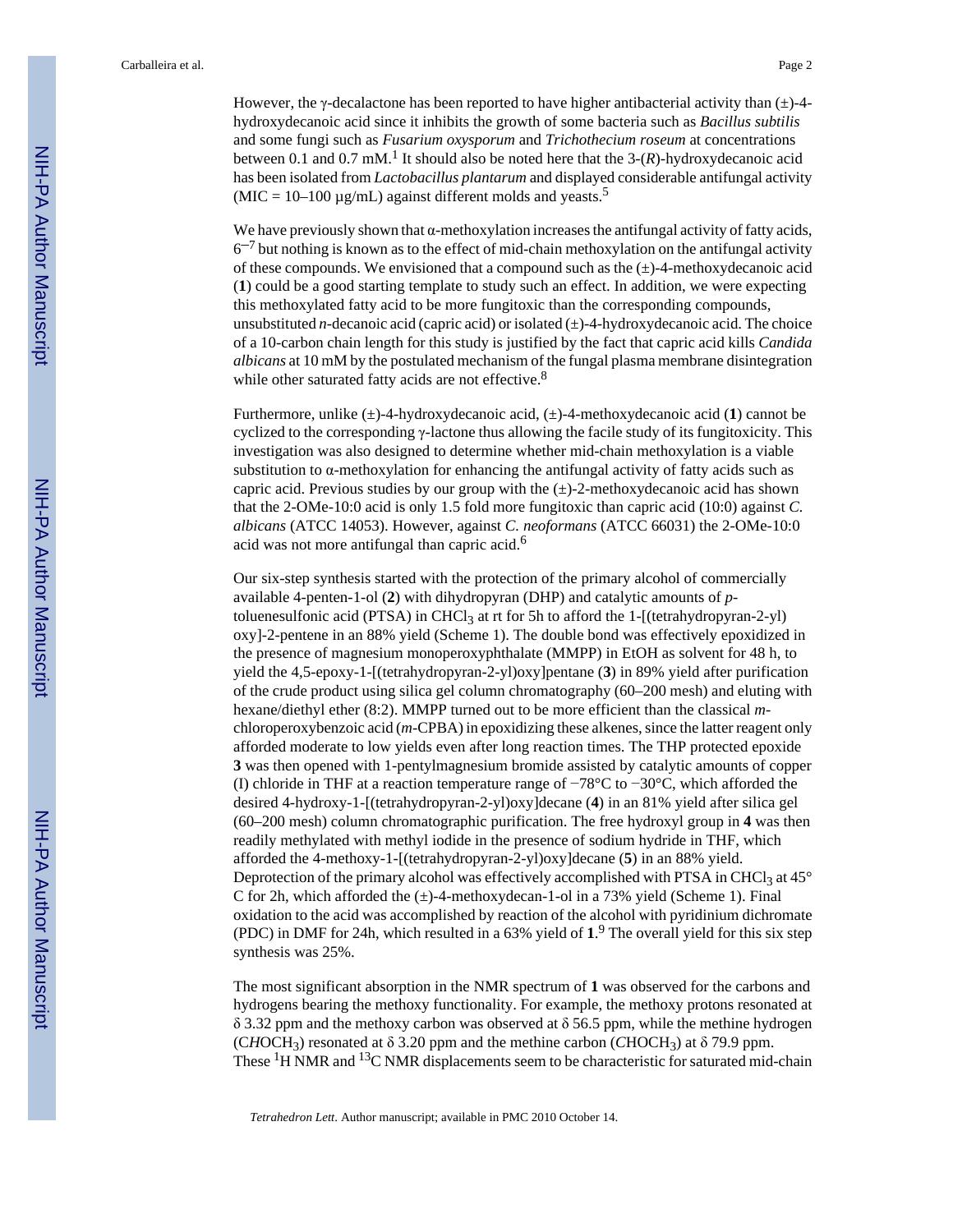methoxylated fatty acids and useful as a future reference for other similar analogs. It is also interesting to mention that in the 70 eV electron impact (EI) mass spectrum of **1** the typical McLafferty rearrangement of fatty acids at  $m/z = 60$  was greatly reduced (1% relative abundance) by the presence of the methoxy functionality at C-4. In the mass spectrum of **1** the α fragmentation at both sides of the methoxylated carbon predominated, but the fragments containing the carboxyl end (at  $m/z = 117$  corresponding to  $C_5H_9O_3^+$  and at  $m/z = 85$ corresponding to  $C_4H_5O_2^+$ ) were the most abundant.

The antifungal activity of **1** was determined against a fluconazole-resistant strain of *Candida albicans* (ATCC 60193) and against *Cryptococcus neoformans* (ATCC 66031) following our previously published protocol (Table 1).<sup> $6-7$ </sup> *n*-Decanoic acid was also tested as a control. As can be seen from the data in Table 1 the  $(\pm)$ -4-methoxydecanoic acid (1) was approximately seventeen fold more antifungal against both fungal strains ( $MIC = 1,457 \mu M$ ) when compared to *n*-decanoic acid (MIC =  $25,478 \mu$ M). Therefore, the antifungal results clearly show that C-4 methoxylation increased the antifungal activity of the parent *n*-decanoic acid. In fact, for *n*decanoic acid C-4 methoxy substitution seems to be more effective than C-2 methoxy substitution in increasing the antifungal activity of *n*-decanoic acid.<sup>6</sup>

As to the reasons for the better antifungal activity of **1** over that of *n*-decanoic acid we can only speculate at this stage and more mechanistic studies are required. The addition of the C-4 methoxy functionality possibly makes the fatty acid more soluble than unsubstituted *n*decanoic acid thus facilitating its interaction with the target sites. In addition, based on the previously published antifungal mechanism of decanoic acid<sup>8</sup> we can also speculate that acid **1** seems to be able to more efficiently disrupt the fungal membranes due to the mid-chain methoxy substitution. Moreover, the title compound **1** may also inhibit fatty acid biosynthesis within the fungi interacting with some key enzymes. In summary, our results clearly demonstrate that mid-chain methoxylated fatty acids are valuable compounds that can be optimized for developing more potent antifungal agents and thus merit further scrutiny in the search for better antifungal analogs.

## **Acknowledgments**

The project described was supported by Award Number SC1GM084708 from the National Institutes of General Medical Sciences. We also acknowledge the financial supports from National Science Foundation, Grant Number CHE 0748555, and American Cancer Society grant number RSG-07-290-01-CDD. We thank Dr. Fred Strobel (Emory University) for the high resolution mass spectral data.

#### **References and notes**

- 1. Feron Y, Dufosse L, Pierard E, Bonnarme P, Le Quere J-L, Spinnler H-E. Appl. Environ. Microbiol 1996;62:2826. [PubMed: 16535376]
- 2. Greger V, Schieberle P. J. Agric. Food Chem 2007;55:5221. [PubMed: 17530862]
- 3. Lozano PR, Miracle ER, Krause AJ, Drake M, Cadwallader KR. J. Agric. Food Chem 2007;55:7840. [PubMed: 17705437]
- 4. Carmines EL. Food Chem. Toxicol 2002;40:77. [PubMed: 11731038]
- 5. Sjögren J, Magnusson J, Broberg A, Schnürer J, Kenne L. Appl. Environ. Microbiol 2003;69:7554. [PubMed: 14660414]
- 6. Carballeira NM, Ortiz D, Parang K, Sardari S. Arch. Pharm. Pharm. Med. Chem 2004;337:152.
- 7. Carballeira NM, O'Neill R, Parang K. Chem. Phys. Lipids 2007;150:82. [PubMed: 17662704]
- 8. Bergsson G, Arnfinnsson J, Steingrímsson Ó, Thormar H. Antimicrob. Agents Chemother 2001;45:3209. [PubMed: 11600381]
- 9. *Spectral data for the (±)-4-methoxydecanoic acid* (**1**): transparent oil; IR (neat): νmax 3500-2500, 2928, 1712, 1462, 1377, 1282, 1096, 936 cm<sup>-1</sup>; <sup>1</sup>H NMR (CDCl<sub>3</sub>, 300 MHz): δ 3.32 (s, 3H, -OCH<sub>3</sub>), 3.20 (m, 1H, H-4), 2.43 (t, *J* = 7.5 Hz, 2H, H-2), 1.97-1.67 (m, 2H, H-3), 1.52 (m, 2H, H-5), 1.27(m, 8H,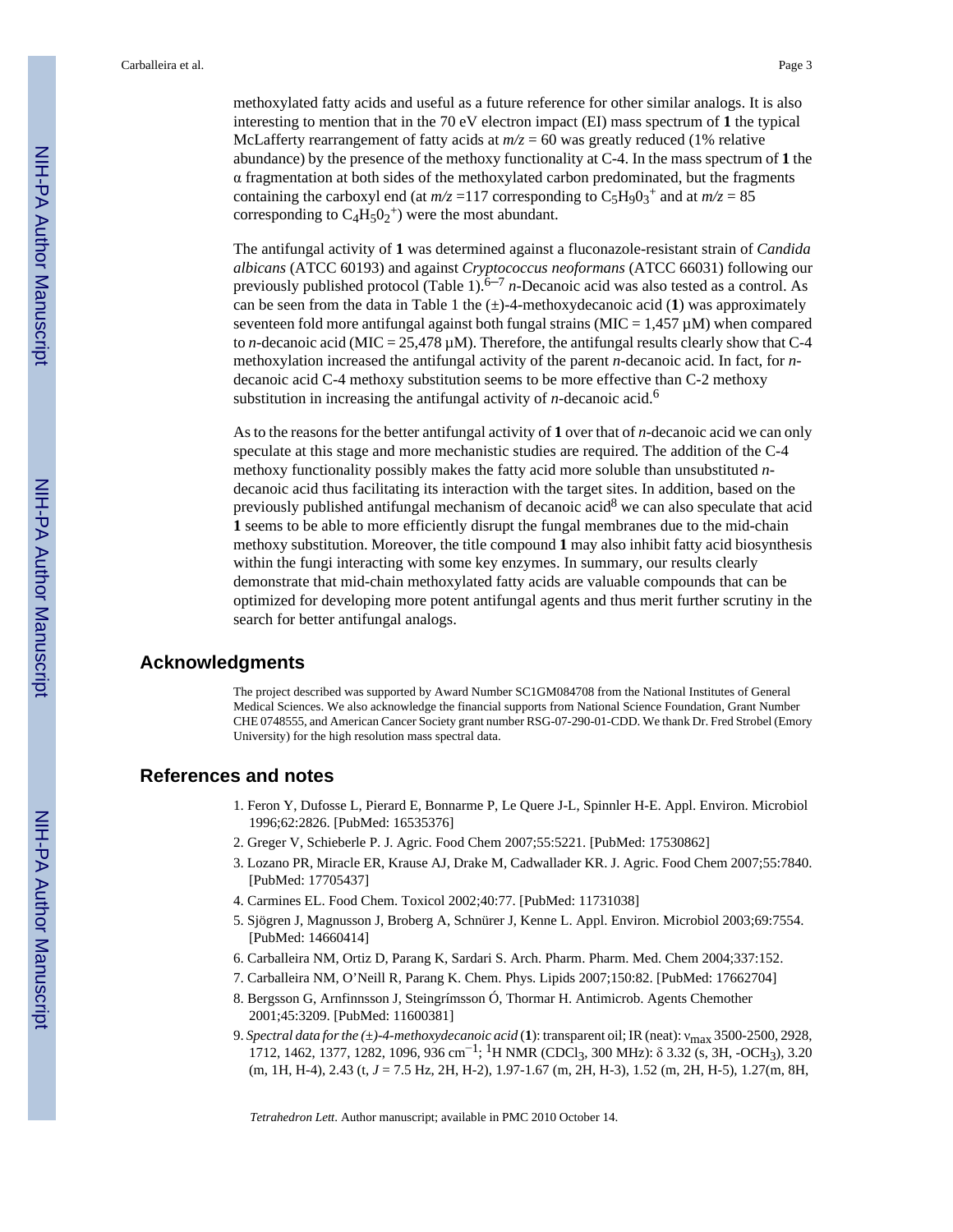-CH2-), 0.87 (t, *J* = 6.7 Hz, 3H, -CH3); 13C NMR (CDCl3, 75.5 MHz): δ 179.6, 79.9, 56.5, 33.1, 31.8, 29.9, 29.4, 28.2, 25.1, 22.6, 14.0; GC-MS (70 eV) *m/z* (rel. intensity) 201(M+-1, 0.1), 187(2), 170(1), 169(2), 129(18), 116(54), 97(16), 85(100), 71(14), 60(1), 57(7), 55(24); HRMS (APCI): calcd for  $C_{11}H_{23}O_3$  (M+H)<sup>+</sup> 203.1642, found: 203.1639.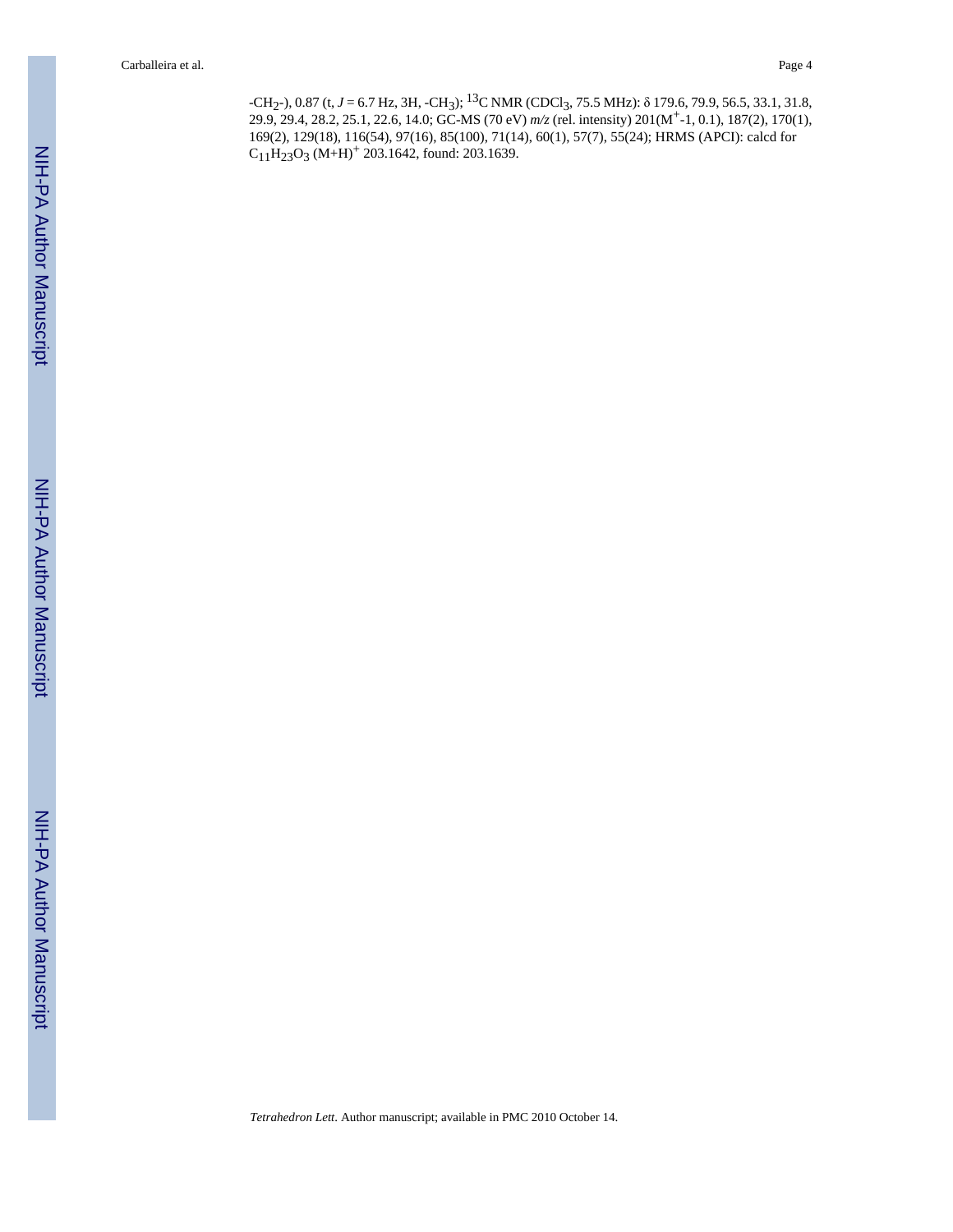Carballeira et al. Page 5



### **Scheme 1.**

*i*) DHP/PTSA, CHCl<sub>3</sub>, rt, 5h, 88%; *ii*) MMPP/EtOH, 48h, 89%; *iii*) CH<sub>3</sub>(CH<sub>2</sub>)<sub>3</sub>CH<sub>2</sub>MgBr, Cu (I) / THF, −78°C to −30°C, 81%; *iv*) NaH/CH3I, THF, 0°C to rt, 2h, 88%; *v*) PTSA, CHCl3, 45°C, 2h, 73%; *vi*) PDC/DMF, 24h, 63%.